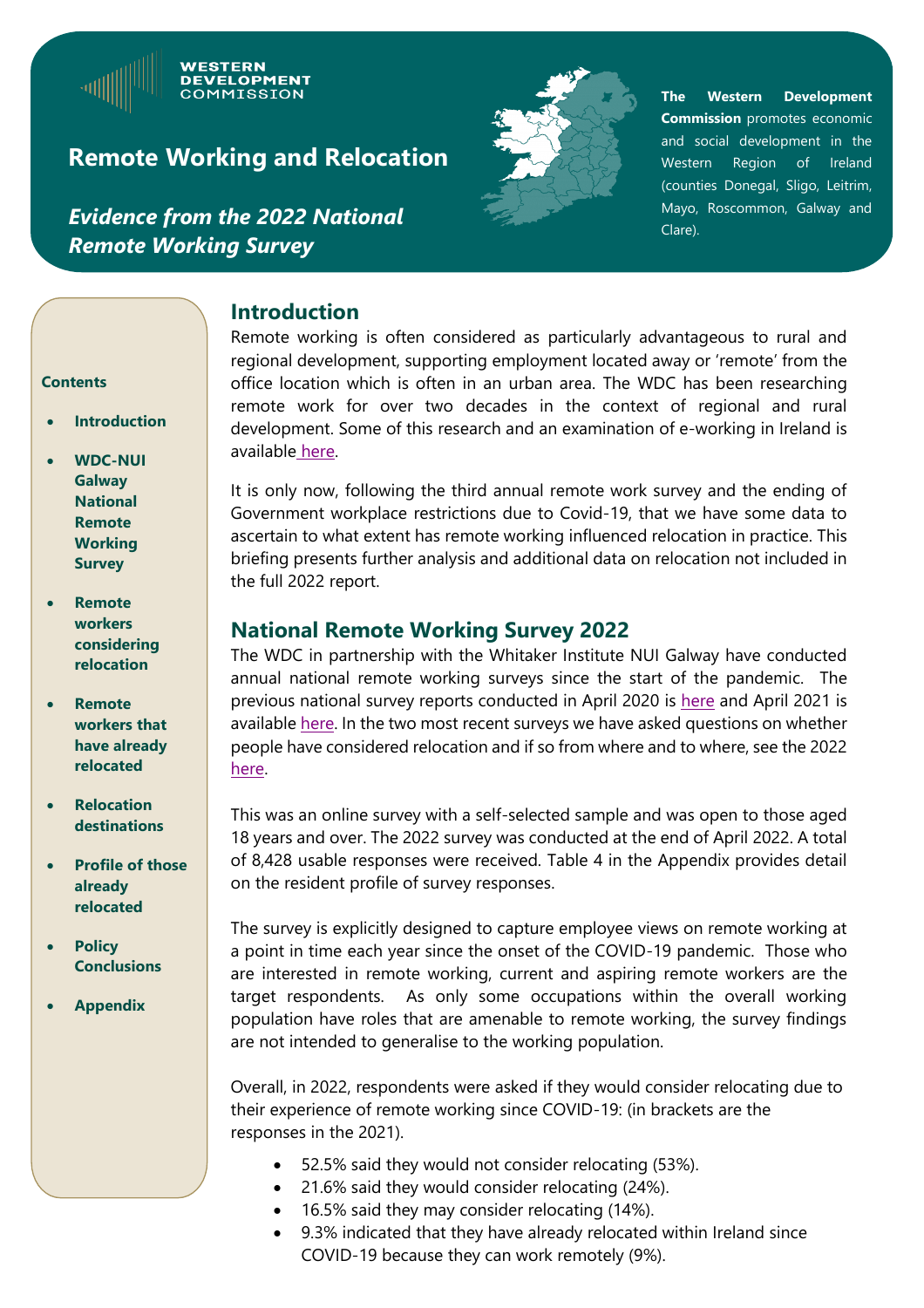

#### **WESTERN DEVELOPMENT** COMMISSION

# **Remote Working and Relocation**

*The resident profile of respondents is presented in Table 4 in the Appendix. Over 8,400 responses were received.*

*The 2022 Survey was conducted in lare April 2022*

*Over one-fifth-21.6% of survey respondents said they are considering relocation due to their experience of remote working since COVID-19*

*A further 16.5% said they may consider relocating. Combined this group accounts for 38% of responses*

*Outside of Ireland is the top location destination for those who may or would consider relocating*

The relative consistency in figures over the two years is interesting. Below is analysis of the group of those who **would and may consider** relocating (38.1%). This is followed by an analysis of those who **have already** relocated (9.3%).

### **Remote workers considering relocation**

Survey respondents were asked *based on your experience of remote working since COVID-19, would you consider relocating*? Respondents could reply: *Yes, No, Maybe* or *I have already relocated.*

Combining the two categories of those who *would consider* (21.6%) and *maybe consid*er (16.5%), comprises over 38%, over 2,200 responses. Of these considering relocation the counties they would choose to relocate to are illustrated in Map 1 and Table 1. The top 5 places respondents would move to are:

- 1. Outside of Ireland  $-16.8\%$ <sup>1</sup>.
- 2. Galway (10.1%)
- 3. Cork (9.2%)
- 4. Wicklow (5.9%)
- 5. Kerry (5.8)

The survey responses are based on those living on the island of Ireland. The high number of responses, 16.8% -(460) considering re-location outside of Ireland is particularly interesting. If this level of relocation started to occur this could have wider policy implications, particularly for a relatively mobile multinational workforce. This issue is not confined to Ireland but it will be interesting to examine to what extent multinational relocation occurs in practice.

Within Ireland, counties on the Western seaboard are the top two destinations for possible relocation; Galway (10.1%) and Cork (9.2%). The next most popular destinations are counties around Dublin. All these counties are among the most populous so it is not surprising that greater numbers would occur here.

One factor which may account for the popularity of counties around Dublin as a destination to relocate to is the need to commute to workplaces in Dublin if working in a remote hybrid pattern, for example if attendance at the office is required a few days a week.

<sup>1</sup> No futher detail on destinations outside of Ireland is available. The percentages dsiplayed includes those Outside of Ireland.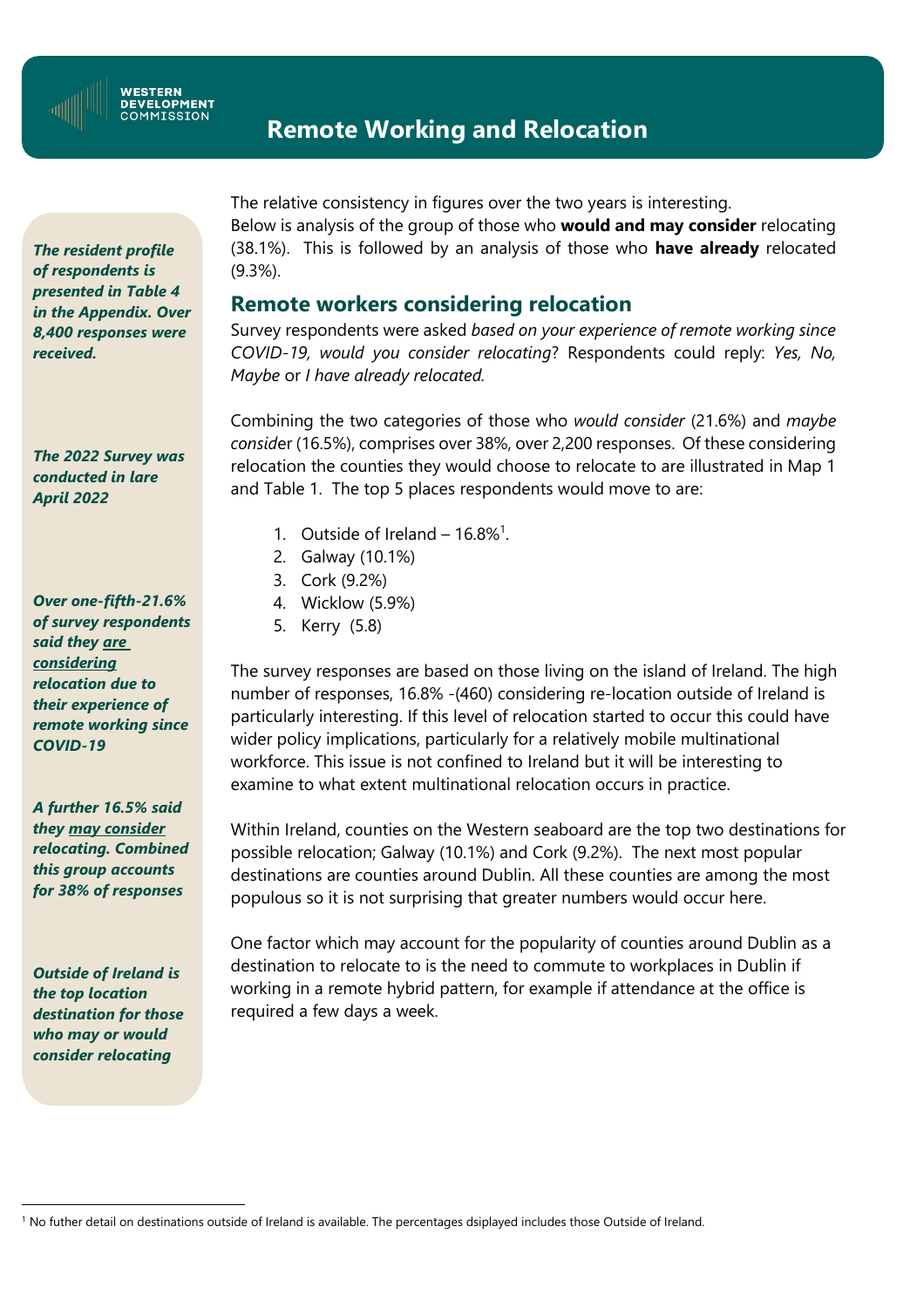

*Counties on the are the top two Western seaboard destinations for are the top two possible relocation; destinations for Galway and Cork. Counties on the Western seaboard* 

*Counties in the – GDA are among the Greater Dublin Area top destinations for – GDA are among the relocation; Wickloe top destinations for (7%), Dublin( 6.6%), relocation; Wicklow Kildare (5.5%).Counties in the Greater Dublin Area* 



Source: 2022 Remote Working in Ireland Survey. NUI Galway Whitaker Institute & WDC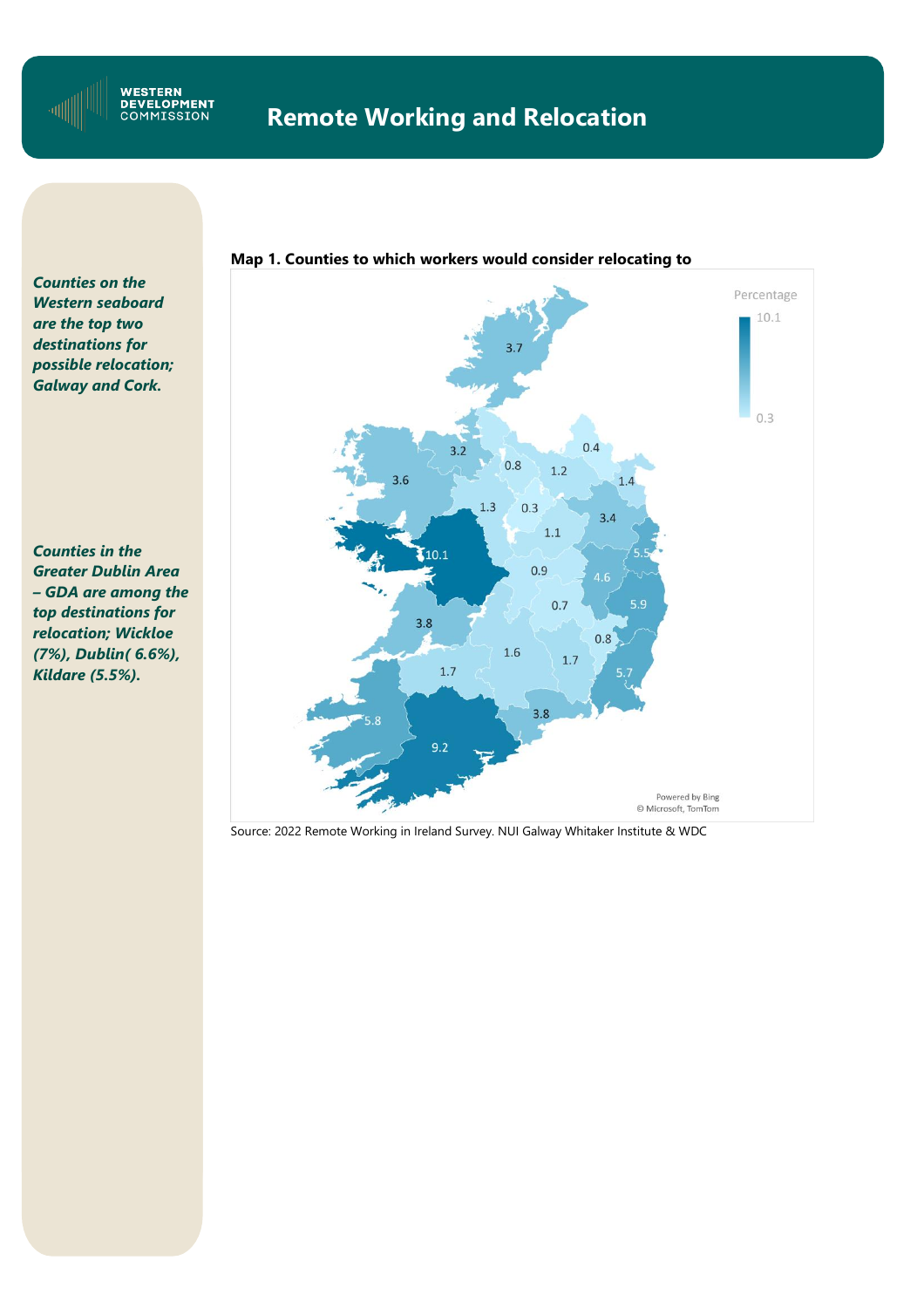

#### **WESTERN DEVELOPMENT** COMMISSION

## **Remote Working and Relocation**

*Counties on the survey respondents Western seaboard relocated within are the top two Ireland since Coviddestinations for 19 because they can Galway and Cork. work remotely Nearly one tenth of say they have* 

*Counties in the relocated from*  $\overline{\phantom{a}}$ *– GDA are among the Over two-thirds (63.4%) have Dublin*

*Cork and Galway are the next most significant counties from which people have relocated from.*

## **Remote workers that have already relocated**

Of possibly more interest is those respondents who have actually relocated since COVID-19 because they can work remotely. Nearly one tenth - 9.3% (approx. 700 people), indicated that they have already relocated within Ireland since COVID-19 because they can work remotely, (in the 2021 survey this was 9%).

The county destinations *from* which they relocated is illustrated in Map 2 below and Table 2 in the Appendix. Nearly two-thirds (63%) of those who have already moved within Ireland relocated from Dublin.

While Dublin is the most populous county and a third of survey respondents are living in Dublin, its relative share of remote workers that have relocated from is particularly high. The more populous counties are likely to have higher numbers relocating, for example Cork and Galway, albeit much less than Dublin.

Some socio-economic characteristics of those who have relocated are examined below.





Source: 2022 Remote Working in Ireland Survey. NUI Galway Whitaker Institute & WDC.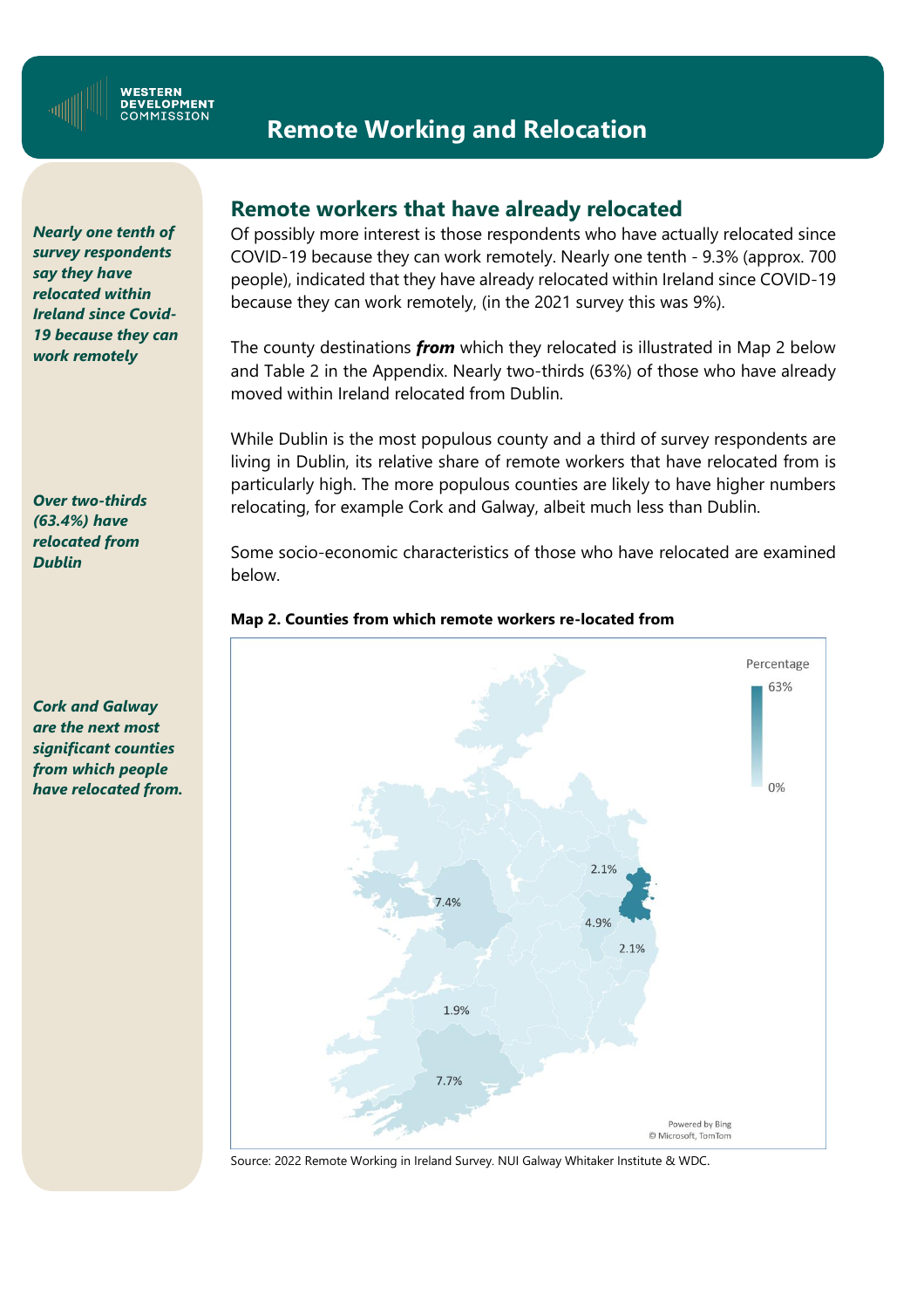

## **Relocation Destinations**

The counties **to** which those who have relocated is displayed below in Map 3 and set out in Table 3 in the Appendix.

The top 5 counties they have relocated to in Ireland are:

- 1. Galway
- 2. Cork
- 3. Kildare
- 4. Dublin
- 5. Mayo
- 6. and 0.2% have relocated outside of Ireland.

Of the 688 respondents who have relocated, the map below shows the distribution by county, with County Galway accounting for the highest share of 11.2%. For context, the resident profile of the survey population is set out in Table  $4 - a$  third of all respondents were living in Dublin. The survey was aimed at those living in Ireland, though it is clear that a few respondents had relocated outside of Ireland.

#### **Map 3. Counties to which remote workers have relocated to**e



Source: 2022 Remote Working in Ireland Survey. NUI Galway Whitaker Institute & WDC.

*Over two thirds of those who have relocated have moved from Co. Dublin.*

*The more populous counties of Cork and Galway also feature in the top locations from which people have relocated from.*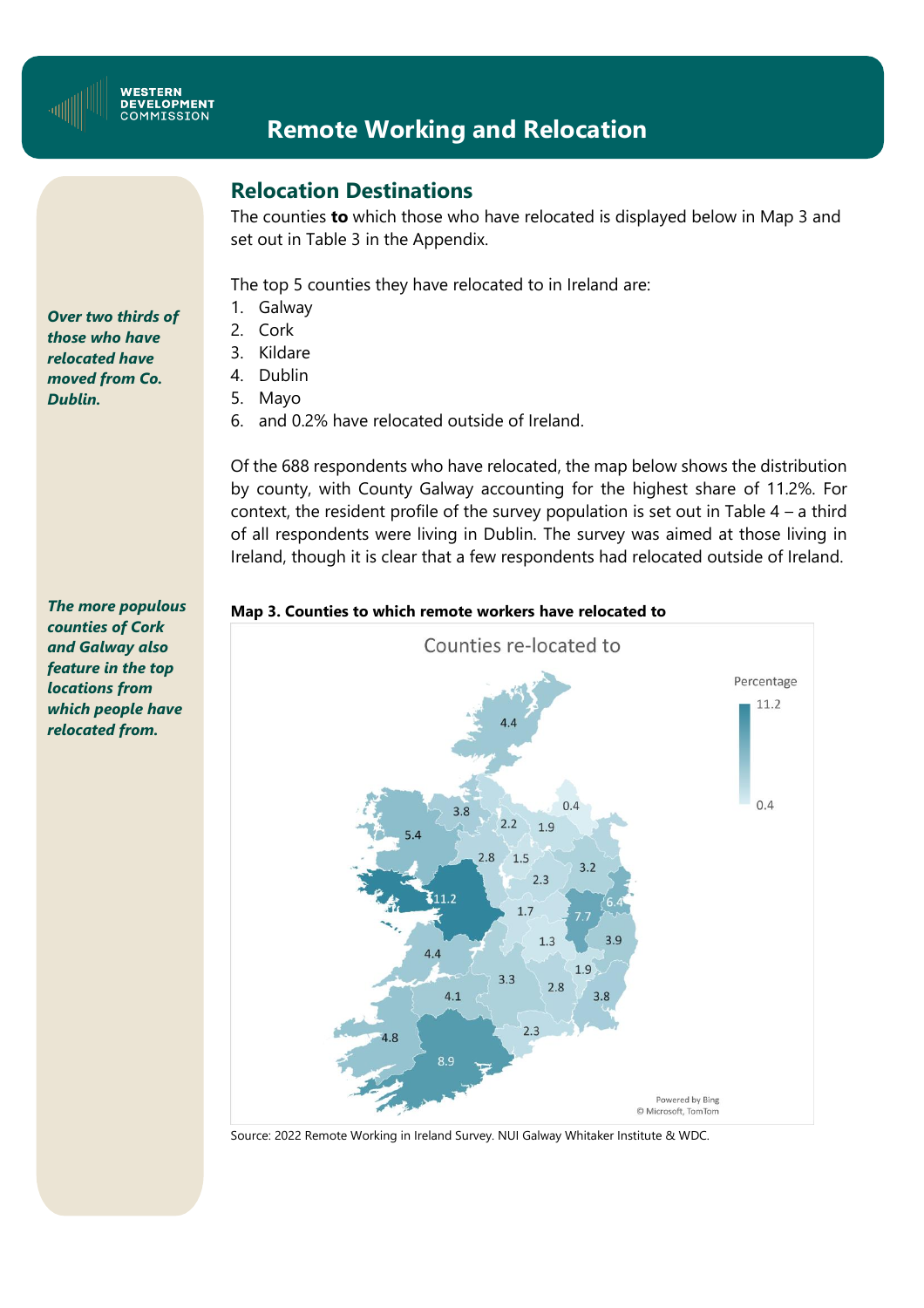

#### **Profile of those already relocated**

Over 700 people (9.3% of respondents), said they had relocated since Covid-19 because they can work remotely. Some of their characteristics are discussed below.

More women than men have relocated (61.5% of respondents were female), though there was a higher share of females among the respondent population (64%). This higher female response rate suggests a greater interest among females in remote working and continuing to remote work.

Those who have relocated are younger than the survey population, see chart below. 76% of those who have relocated are aged under 40 years compared to 47.8% of the survey population. Examining age groups in more detail, a quarter of all those who relocated were aged under 30 years (24.9%) and these comprise 12.9% of survey respondents.



The Chart below illustrates the level of education of those who have relocated and the survey population. There is a higher level of formal education among those who have relocated, compared to the survey population and the general population<sup>2</sup>. 48% of those who have relocated have a masters or doctoral degree compared to 39.3% of the survey population (This corresponds to NFQ level 9 and 10 – National Framework of Qualifications).

*Those who have relocated are younger and more educated*

*More women than men have relocated*

*Those who have relocated are generally younger. A quarter of all those who have relocated are aged under 30 years*

*Those who have relocated have a higher level of formal education*

 $2$  42% of people had a third level education in 2016. Census 2016

.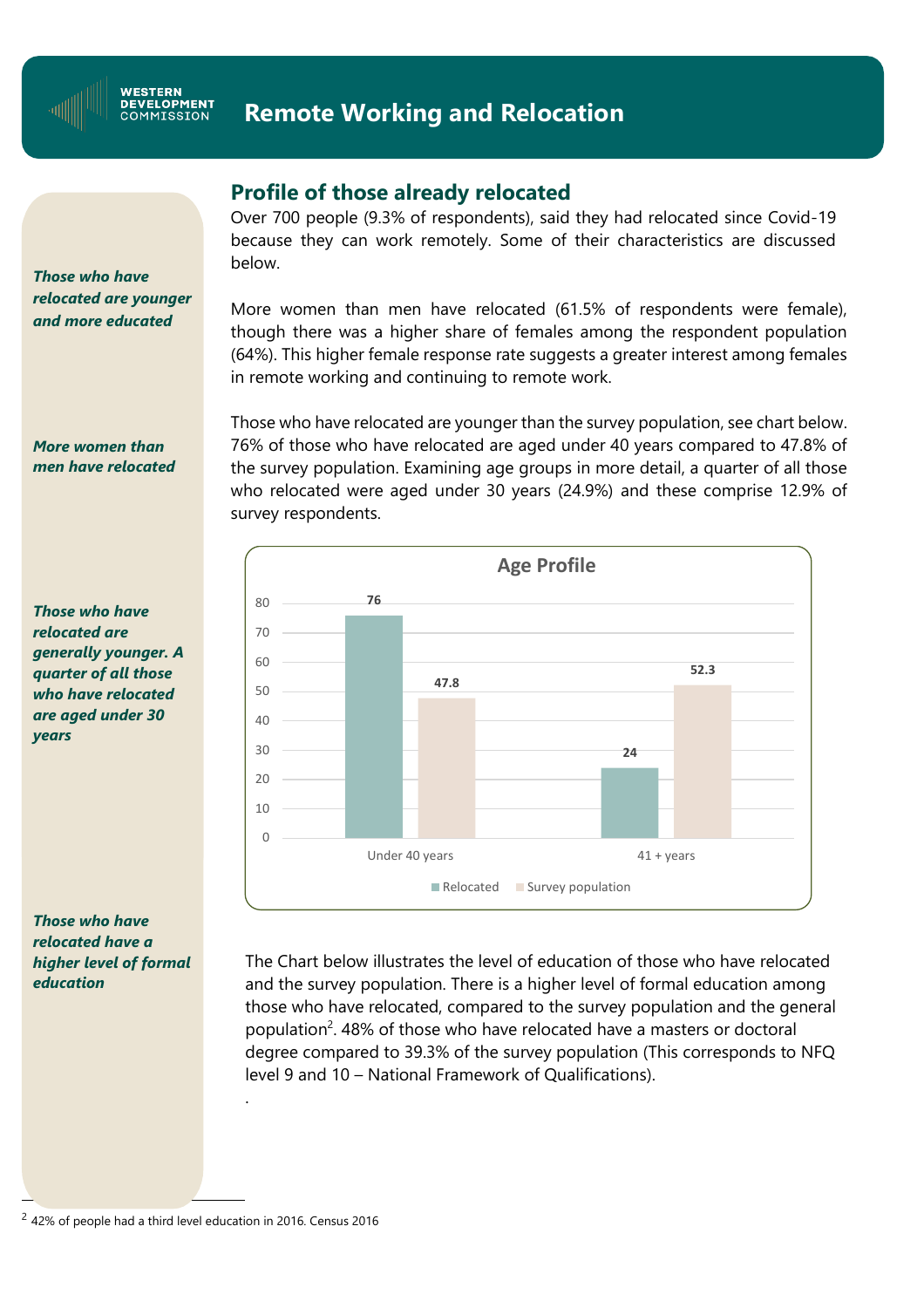**WESTERN** DEVELOPMENT<br>COMMISSION

## **Remote Working and Relocation**

*Those who have relocated are more likely to rent than the survey population, however a majority of those who have relocated are home owners*

*As the Tables below illustrate remote working and relocation is a feature of all counties, though the more populous counties generally have higher numbers.*

**Remote**  *greater than the The impacts of even relatively small numbers of workers relocating to more rural and regional locations can be relatively impact of them leaving larger centres of population.*



The chart below illustrates the share of home ownership and renters among those who have relocated and the survey population While 29% of the survey population rented their home, 46.3% of those who relocated were renting. A majority (53.7%) of those who relocated reported owning their own home.



### **Policy Conclusions**

This briefing provides further analysis of data on remote workers and their relocation patterns from the 2022 National Remote Working Survey. These provide insights into the characteristics of remote workers who are considering and have relocated. The impacts of even relatively small numbers of workers relocating to more rural and regional locations can be relatively greater than the impact of them leaving larger centres of population.

To what extent these patterns will continue will be interesting. The current tight labour market, relatively high house prices and the more established practice of remote working compared to just a few years ago are key factors. How these trends develop will influence future relocation patterns. The WDC and NUI Galway will continue to examine these issues in subsequent surveys and analyses.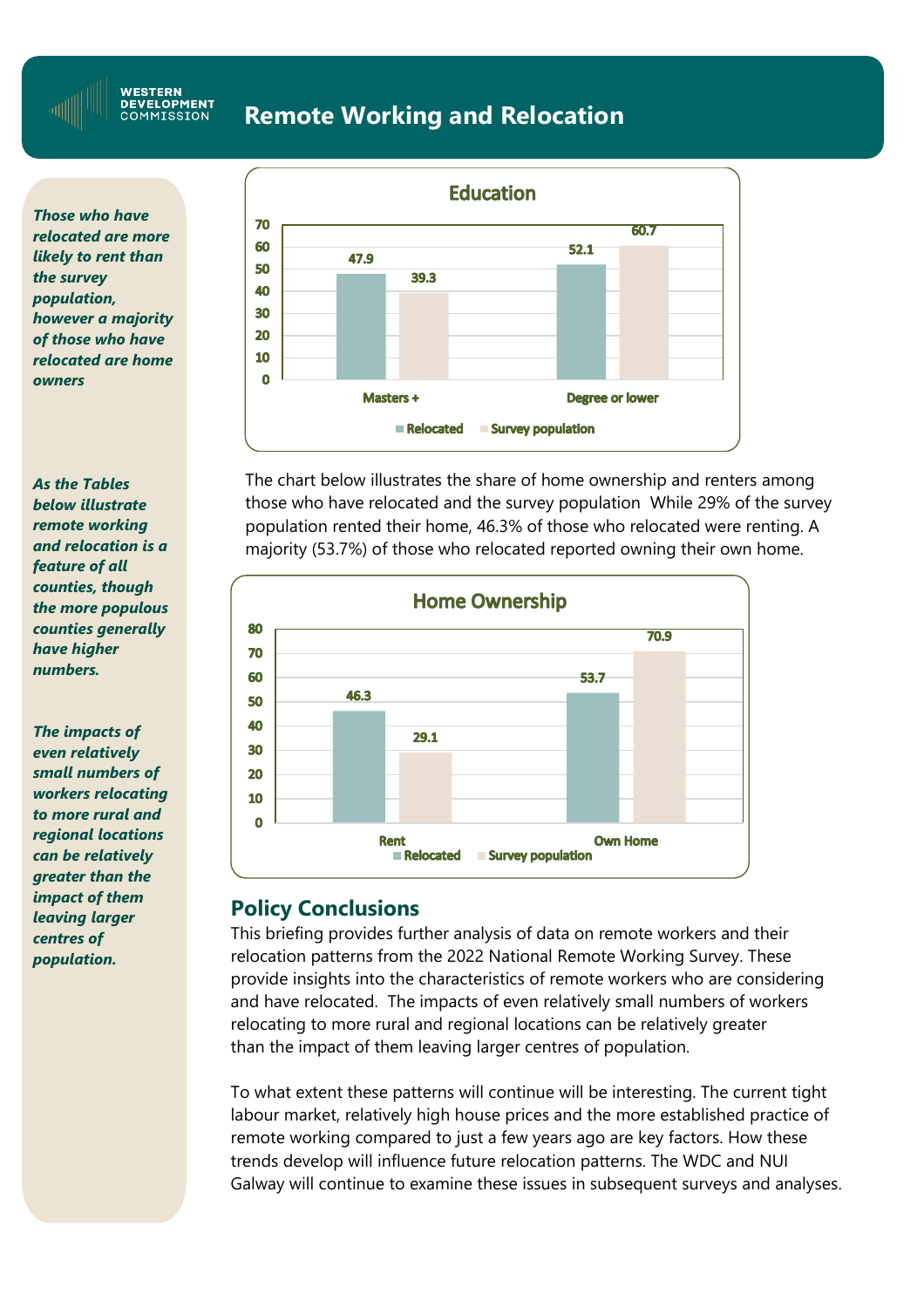

## **Appendix**

#### **Table 1. (Map 1) Counties to which workers would consider relocating to**

| Total Count N=2,726 | Percentage       |
|---------------------|------------------|
| Outside Ireland     | 16.8%            |
| Galway              | 10.1             |
| Cork                | 9.2              |
| Wicklow             | $\overline{5.9}$ |
| Kerry               | 5.8              |
| Wexford             | 5.7              |
| Dublin              | 5.5              |
| Kildare             | 4.6              |
| Clare               | 3.8              |
| Waterford           | 3.8              |
| Donegal             | 3.7              |
| Mayo                | 3.6              |
| Meath               | 3.4              |
| Sligo               | 3.2              |
| Limerick            | 1.7              |
| Kilkenny            | 1.7              |
| Tipperary           | 1.6              |
| Louth               | 1.4              |
| Roscommon           | 1.3              |
| Cavan               | 1.2              |
| Westmeath           | 1.1              |
| Offaly              | 0.9              |
| Leitrim             | 0.8              |
| Carlow              | 0.8              |
| Laois               | 0.7              |
| Down                | 0.4              |
| Monaghan            | 0.4              |
| Longford            | 0.3              |
| Antrim              | 0.3              |
| Derry               | 0.2              |
| Tyrone              | 0.2              |
| Armagh              | 0.1              |
| Fermanagh           | 0.0              |

Source: 2022 Remote Working in Ireland Survey. NUI Galway Whitaker Institute & the WDC.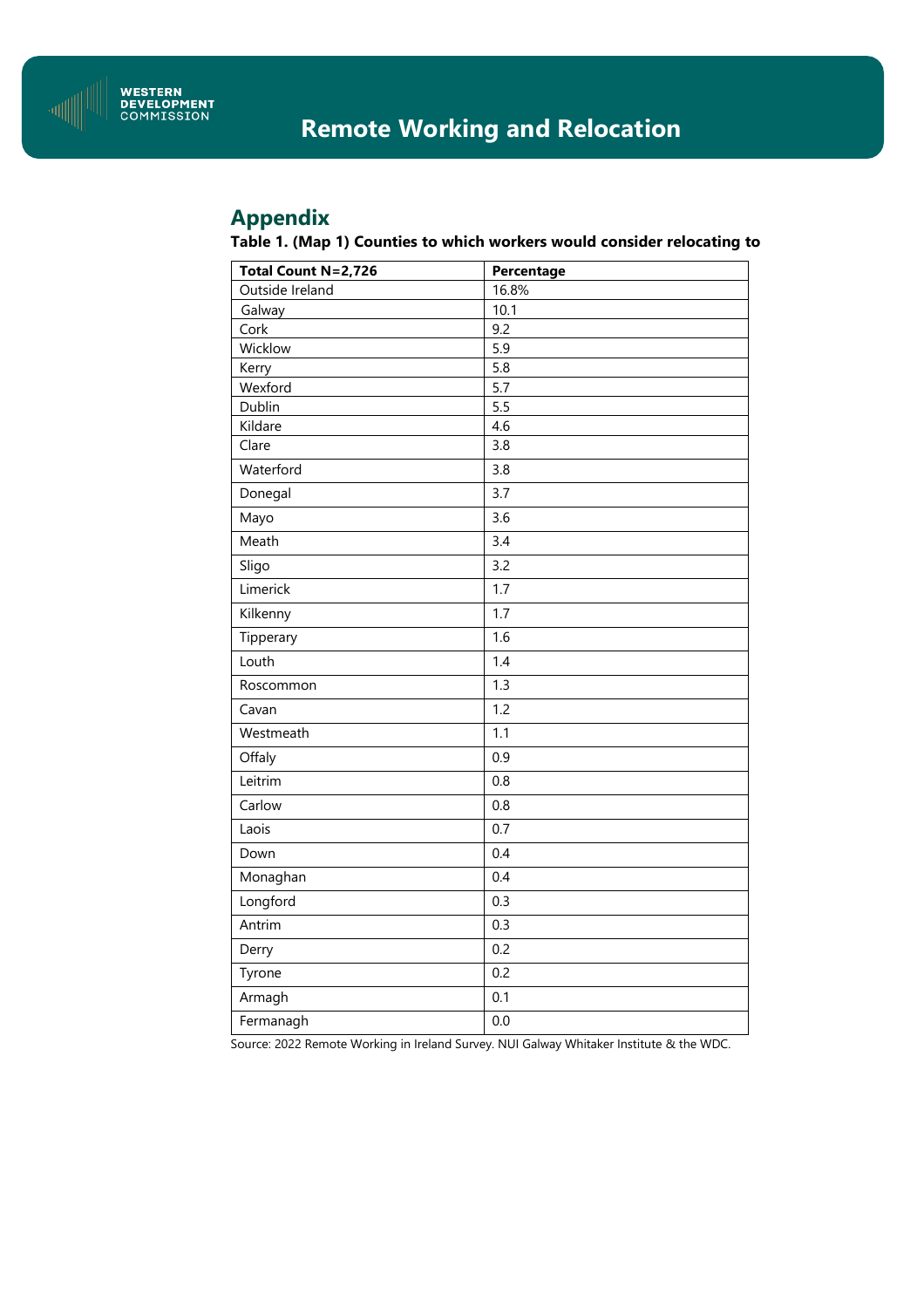

| <b>Total Count N=700</b> | Percentage |
|--------------------------|------------|
| Dublin                   | 63.4       |
| Cork                     | 7.7        |
| Galway                   | 7.4%       |
| Kildare                  | 4.9%       |
| Meath                    | 2.1%       |
| Wicklow                  | 2.1%       |
| Limerick                 | 1.9%       |
| Louth                    | 1.0%       |
| Mayo                     | 1.0%       |
| Westmeath                | 1.0%       |
| Waterford                | 0.9%       |
| Donegal                  | 0.7%       |
| Sligo                    | 0.7%       |
| Wexford                  | 0.7%       |
| Carlow                   | 0.6%       |
| Clare                    | 0.6%       |
| Tipperary                | 0.6%       |
| Longford                 | 0.4%       |
| Kerry                    | 0.3%       |
| Kilkenny                 | 0.3%       |
| Monaghan                 | 0.3%       |
| Offaly                   | 0.3%       |
| Roscommon                | 0.3%       |
| Down                     | 0.3%       |
| Cavan                    | 0.1%       |
| Laois                    | 0.1%       |
| Leitrim                  | 0.1%       |
| Antrim                   | 0.1%       |
| Armagh                   | 0.0%       |
| Derry                    | 0.0%       |
| Fermanagh                | 0.0%       |
| Tyrone                   | 0.0%       |

#### **Table 2 (Map 2) Which county did you relocate from?**

Source: 2022 Remote Working in Ireland Survey. NUI Galway Whitaker Institute & the WDC.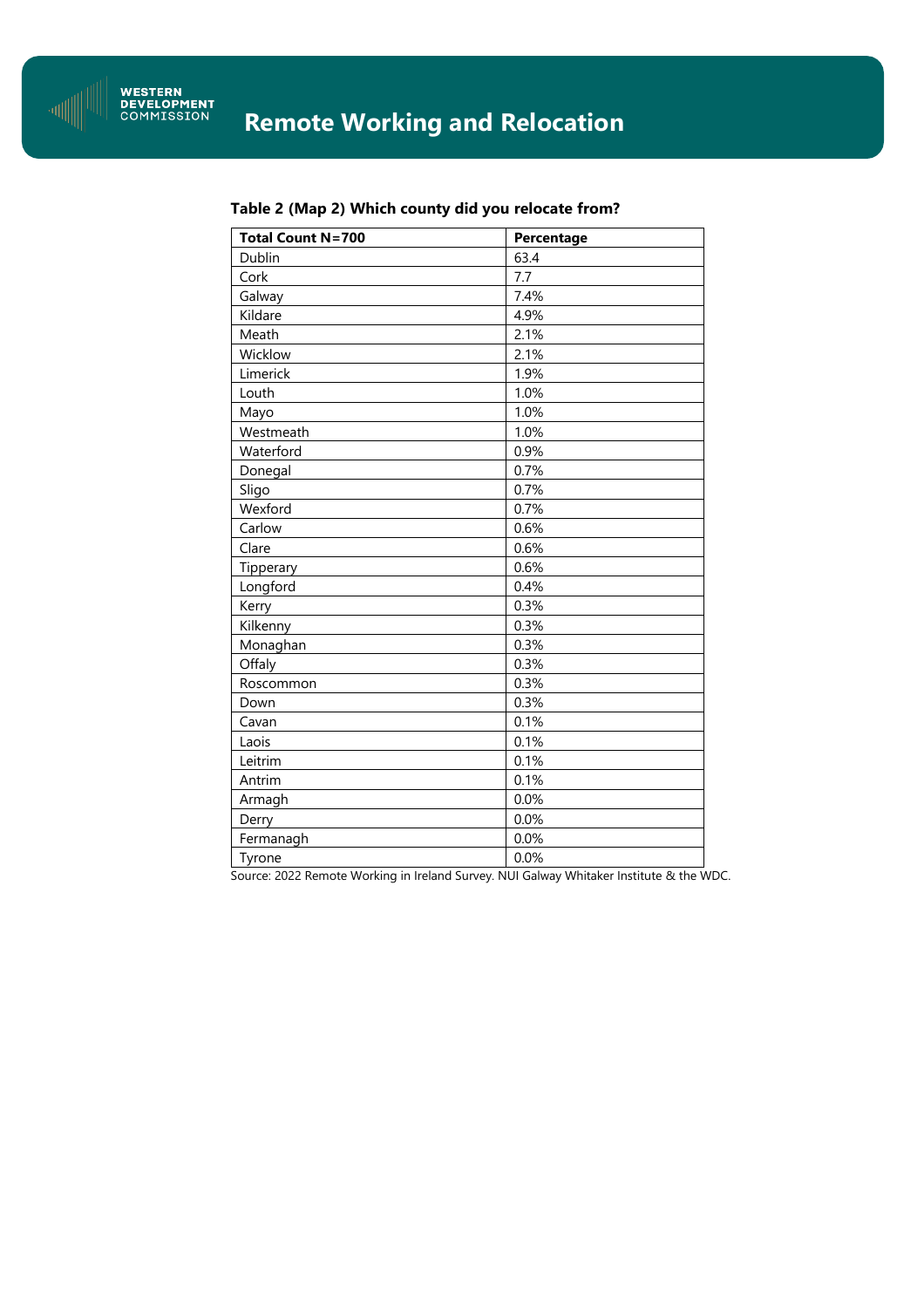

| <b>Total Count N=688</b> | Percentage       |
|--------------------------|------------------|
| Galway                   | 11.2             |
| Cork                     | 8.9              |
| Kildare                  | 7.7              |
| Dublin                   | 6.4              |
| Mayo                     | 5.4              |
| Kerry                    | 4.8              |
| Donegal                  | 4.4              |
| Clare                    | 4.4              |
| Limerick                 | 4.1              |
| Wicklow                  | 3.9              |
| Wexford                  | 3.8              |
| Sligo                    | 3.8              |
| Tipperary                | 3.3              |
| Meath                    | 3.2              |
| Roscommon                | 2.8              |
| Louth                    | 2.8              |
| Kilkenny                 | 2.8              |
| Westmeath                | 2.3              |
| Waterford                | 2.3              |
| Leitrim                  | 2.2              |
| Cavan                    | 1.9              |
| Carlow                   | 1.9              |
| Offaly                   | 1.7              |
| Longford                 | 1.5              |
| Laois                    | 1.3              |
| Monaghan                 | 0.4              |
| Derry                    | 0.4              |
| Tyrone                   | 0.2              |
| Fermanagh                | 0.1              |
| Down                     | 0.1              |
| Antrim                   | $\boldsymbol{0}$ |
| Armagh                   | $\boldsymbol{0}$ |

#### **Table 3 (Map 3) Which county did you relocate to?**

Source: 2022 Remote Working in Ireland Survey. NUI Galway Whitaker Institute & the WDC